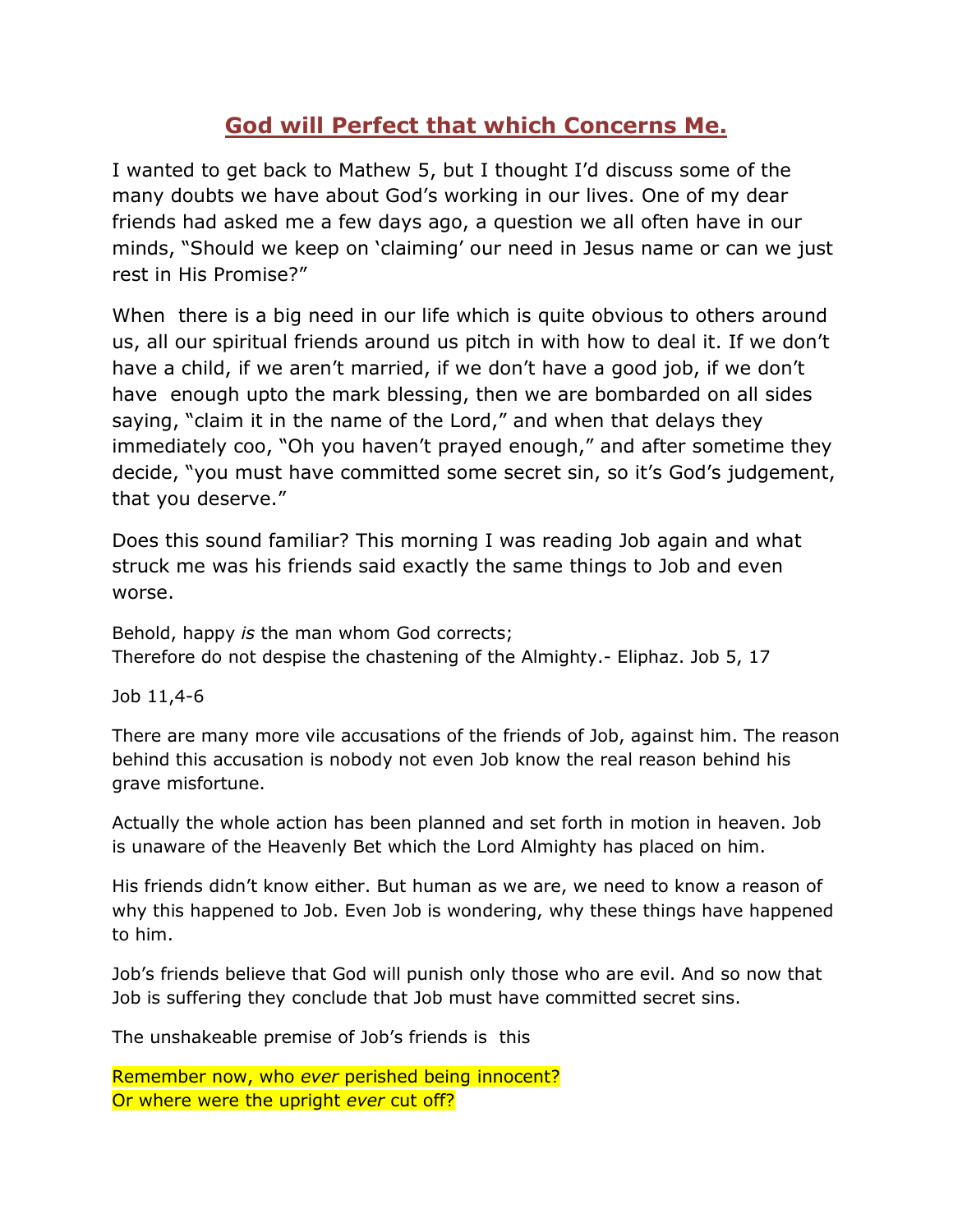**<sup>8</sup>** Even as I have seen, Those who plow iniquity And sow trouble reap the same. **P** By the blast of God they perish, And by the breath of His anger they are consumed.Job4 : 7-9

The strong belief of Job"s friends as God as the Judge is not wrong, but it does not apply to the situation here.

The problem of Job is not his hidden sin, but it is the consequence of God waging a bet on his beloved Job to the face of satan.

No one below knows this heavenly chess. So they try to explain with what they already know.

Most of us do the same. When someone dies, we try to see some generational curse or some hidden sin or some thing which we can explain and feel satitsfied.

But the reality is God is Almighty, He is Sovereign, He can have His own reasons for what He allows in our lives.

God allowed so much pain in the life of Job because God Himself had an unwavering faith of Job's trust on God. Isn't this amazing?

The Lord Almighty wagers on man, a mortal.

But Job also does not know why he suffers so. It seems so bizarre. As far as he can remember he has never committed an offence. He has sacrificed on behalf of his children.

But the beauty of Job"s character is that though he suffers hugely, he still believes God in all of that.

Surely even now my witness *is* in heaven, And my evidence *is* on high. **<sup>20</sup>** My friends scorn me; My eyes pour out *tears* to God. Job, 16:19-20

He does not understand God"s working in his life, but at the same time God whispers a revelation in the depth of his soul. He suffers because of God's hand and that one day he will see his God.

Read this.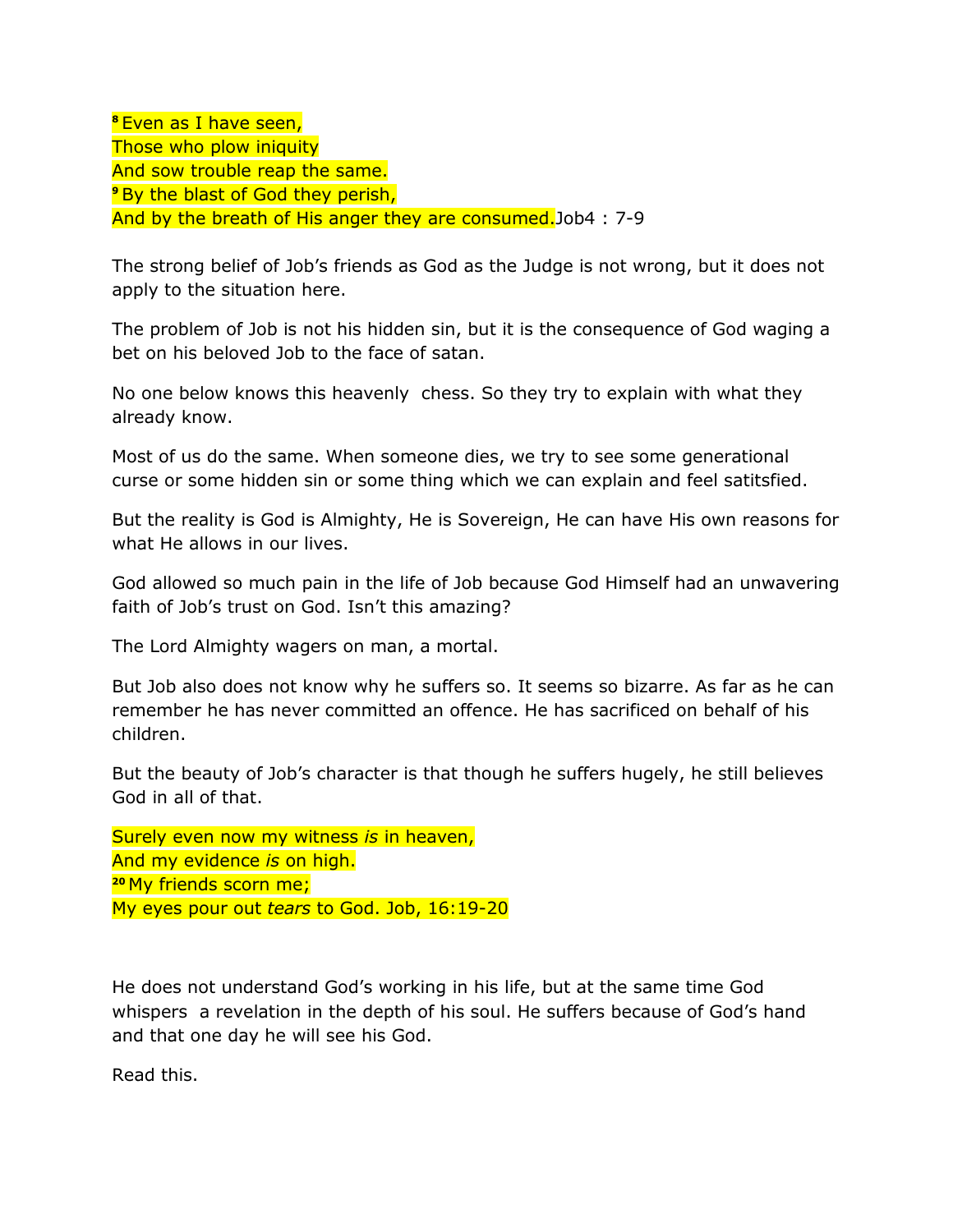Have pity on me, have pity on me, O you my friends, For the hand of God has struck me! **<sup>22</sup>** Why do you persecute me as God *does,* And are not satisfied with my flesh? **<sup>23</sup>** "Oh, that my words were written! Oh, that they were inscribed in a book! **<sup>24</sup>** That they were engraved on a rock With an iron pen and lead, forever!

**<sup>25</sup> For I know** *that* **my Redeemer lives, And He shall stand at last on the earth; <sup>26</sup> And after my skin is destroyed, this** *I know,* **That in my flesh I shall see God, <sup>27</sup>Whom I shall see for myself, And my eyes shall behold, and not another** *How* **my heart yearns within me! . Job 19 : 21-27**

So my dear friend whatever peculiar problem you are going through, take it to the Lord. So many around you will have as many solutions, accusations, condemnations but only God has the answer, the revelation.

The thorn of your life, the pain of your life, is surely from the Lord but He alone has the reasons for it. It is His Sovereign act to turn the loss, pain into something beautiful and precious.

Hind"s feet on High Places(Hannah Hurnard) is a beautiful allegorical story of a crippled girl called Much Afraid who is destined to go to High Places. The going becomes very tough and at each spot she collects a stone to remind her of the pain. At one point she wants to abandon the climb and to throw away all the remembrance stones. But by the supernatural grace of God she reaches the top. All her pain is washed away and when she draws all the rough stones of remembrance she is surprised to find all of them as glittering diamonds.

God has the times of your life in His hands.

His Time may not correspond to the times of the world, but His time is always right for you and for me.

God may never give reasons for the things that happen in your life. Read the last part of Job, God answers Job, but He does not reveal the bet, but He opens the eyes of Job to His grandeur and Sovereignty and it is then Job